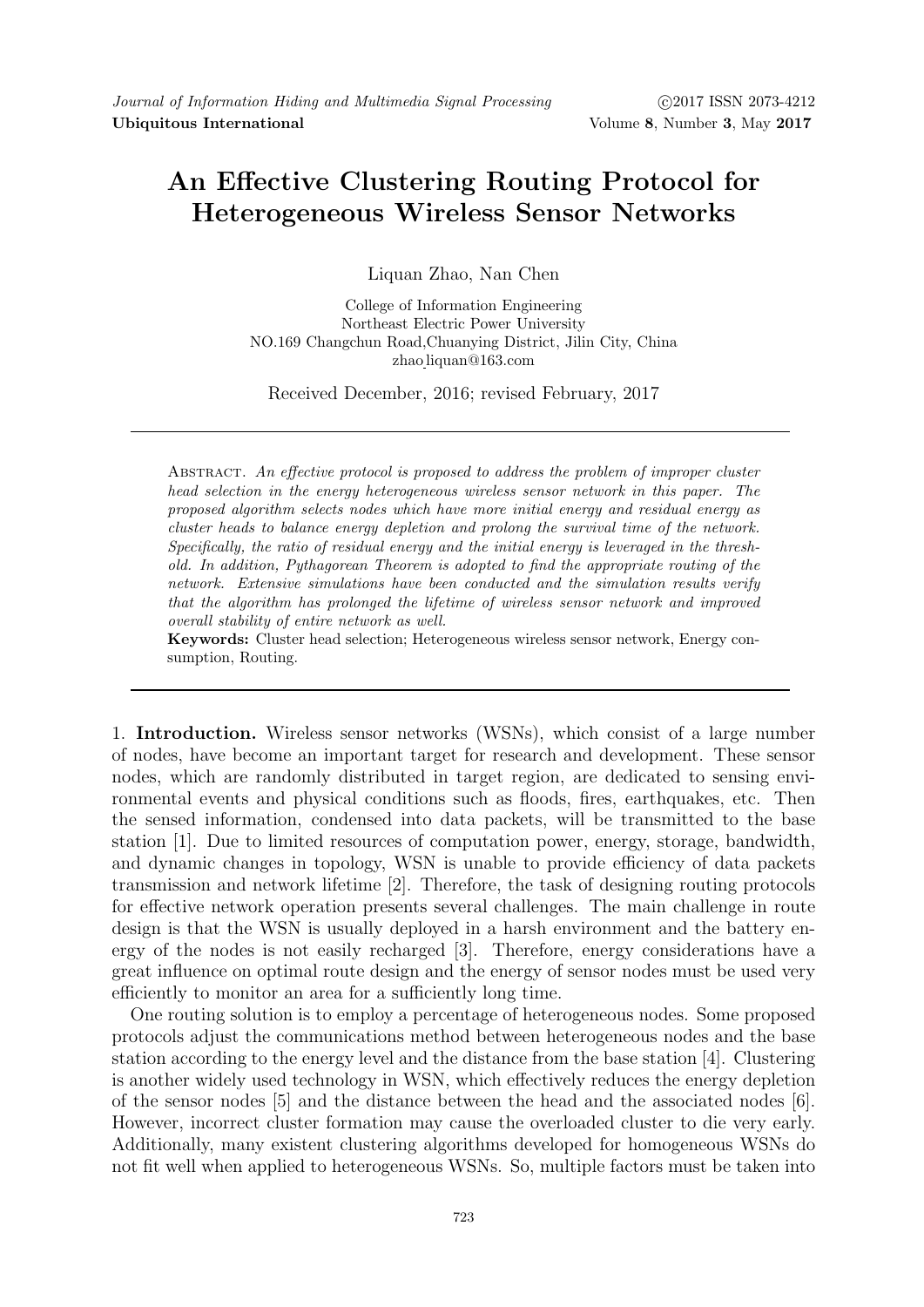account before the effective design of cluster formation. There is a significant need for research about routing protocols for improved applications in heterogeneous environments.

An improved clustering routing protocol is developed in this paper. It can improve the probability of cluster head selection process by adding parameters like residual energy, initial energy and the number of optimal cluster head. This improved protocol can balance the energy consumption of the network and prolong the network lifetime.

2. Related Work. To achieve a long network lifetime with low data-gathering consumption, a number of efficient routing protocols have been proposed for WSNs. Low Energy Adaptive Clustering Hierarchy (LEACH) [7] is one of the most popular clustering algorithms in WSN. In the LEACH algorithm, the operation is divided into several rounds. Each round is defined by the setup phase and the steady phase. There are an optimal percentage of nodes that to be a cluster head in each round. However, LEACH assumes that the energy usage of each node with respect to the network is homogeneous, and thus is unfit for heterogeneous wireless sensor networks. Minimum Transmission Energy (MTE) and Direct Transmission (DT) also do not guarantee that they can balance energy use of the sensor nodes. The Stable Election Protocol (SEP) [8] is designed to handle heterogeneous networks, and the introduction of the concept of advanced nodes and normal nodes for cluster head selection. This is based on weighted selection probabilities for each node to turn into a cluster head based on the residual energy in each node. The SEP algorithm does not need global knowledge of energy for every election per round, and the performance of SEP algorithm is better than that of LEACH. Distributed Energy Efficiency Clustering (DEEC) [9] is designed for multi-level heterogeneous networks where the cluster head is selected by a probability controlled by the ratio of the average energy of the whole network and the nodes residual energy. Therefore, it is more likely for nodes with more initial energy and residual energy to be selected as cluster heads.

Based on LEACH, SEP and DEEC, numerous protocols have been proposed. EECDA [10] selects the cluster heads based on the maximum sum of residual energies for data transmission. EDFCM [11] is an improvement of DEEC. The algorithm depends on a technique called a one-step energy consumption forecast. EESAA [12] focuses on the cluster head selection process and introduces a new pairing concept based on remaining energy. Z-SEP [13] is a clustering algorithm based on the zone in which advanced nodes have the possibility to become a cluster head. However, nodes can not be deployed randomly. RMCHS [14] uses a Ridge technique to choose the best cluster head. The algorithm always chooses cluster heads from the nodes with higher residual energy. M-SEP [15] is a heterogeneous protocol-based clustering that considers the existence of different transmission types. M-GEAR [16] is a protocol based on region, in which nodes have to decide whether to participate in clustering or direct communication. SEA [17] is an extension of SEP. It follows the hybrid approach to forward data against energy of the nodes. The improved EADUC protocol [18] considers number of nodes in the neighborhood in addition to the location of base station and the residual energy for electing cluster heads. The methodology used is of retaining the same clusters for a few rounds and is effective in reducing the clustering overhead. P-SEP[19] put forward that prolong the stable period of sensor networks supported by maintaining balanced energy consumption. Fog technology is used to enhance communication between FNs, which can be used with FN to calculate fog. ZBHCP [20] partitions zones which results in uniform energy utilization in the network and reduces intra-cluster and inter-cluster communication distances and selects cluster headers from their respective areas. Paper [21] reviews the intelligent sensor network with two viewpoints. One is to solve or optimize the wireless sensor network issues by intelligent algorithms. The other is intelligent applications that incorporate sensor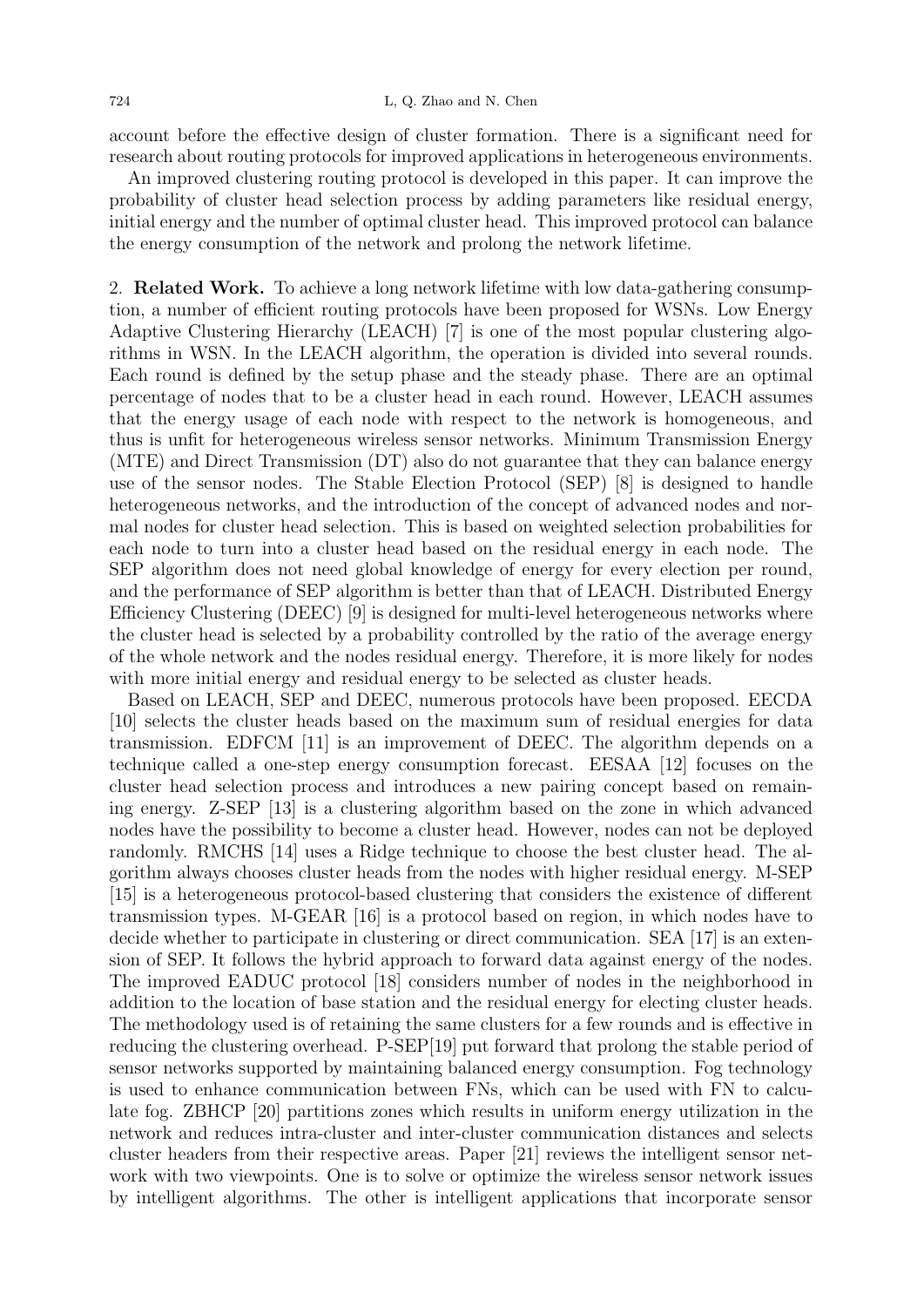networks as the data sources. ECHA [22] outperforms classical hierarchical routing protocols such as LEACH and LEACH-C by optimal selecting cluster head based on effective of the distances normal node to HC and CHs. Paper [23] investigates the energy-oriented and lifetime-oriented sink node placement strategies in the single-hop and multiple-hop WSNs. The localization algorithm [24] is proposed to solve the multi-objective optimization localization issues in wireless sensor networks based on multi-objective particle swarm optimization.

These above studies have focused mainly on clustering in a hierarchical structure but do not consider all the important factors. Global information of sensor nodes may be required or the probabilities of the cluster head selection may be statically assigned. Therefore, we further consider more complicated and realistic factors and conditions in this study. Our proposed approach is described in the following sections and is then compared through simulation with existing protocols. Our solution has advantages for both clustering and routing.

3. Heterogeneous WSN Model. In this section, we will provide a simple network model that facilitates design of our routing protocol. Our protocol reduces the energy consumption of data transmission using the network model. First, we discuss the energy heterogeneous network model and the energy model in detail.

3.1. Network Model. In WSNs, the energy efficiency affects the lifetime of the network directly and we should utilize the energy of the node more efficiently. In this study, it has two types of nodes deployed in the network that differ in their initial energy. Nodes with more initial battery energy are referred to as advanced nodes while other nodes are referred to as normal nodes. In this case, we consider that m score of all the nodes are advanced nodes with times more energy than the rest nodes. There is a sensing area with a stationary base station and high energy in the center covers  $M \times M$  square meters. There are heterogeneous nodes in regard to node energy. All nodes are randomly deployed in the field and stationary once they are distributed in the field and each node in the network only has an ID. The cluster head performs data aggregation and the base station are not energy-limited.

3.2. Energy Model. In our research, we discuss the energy model as previously [7]. When the node sends k bits messages to a distance d, the equation to calculate the energy consumption [7]

$$
E_{Tx}\left(l,d\right) = \begin{cases} lE_{elec} + l\varepsilon_{fs}d^2, d < do\\ lE_{elec} + l\varepsilon_{mp}d^4, d \geq do \end{cases} \tag{1}
$$

where  $E<sub>elec</sub>$  signifies the energy dissipation per bit in the transmitter and receiver circuitry, d signifies the transmission distance, and signifies the threshold distance. The parameters  $\varepsilon_{fs}$  and  $\varepsilon_{mp}$  are the energy consumption per bit in the radio frequency amplifier.

Also, when nodes receive k bit messages, the equation to calculate the energy consumption [7] is given by

$$
E_{Rx} \left( l \right) = l E_{elec} \tag{2}
$$

where  $E_{elec}$  signifies the energy dissipation per bit in the transmitter and receiver circuitry, d signifies the transmission distance, and do signifies the threshold distance.  $\varepsilon_{\text{fs}}$  and  $\varepsilon_{mp}$ are the parameters that energy consumption per bit in the radio frequency amplifier. The distance is measured on the value of do [7], whose value is given by

$$
do = \sqrt{\frac{\varepsilon_{fs}}{\varepsilon_{mp}}} \tag{3}
$$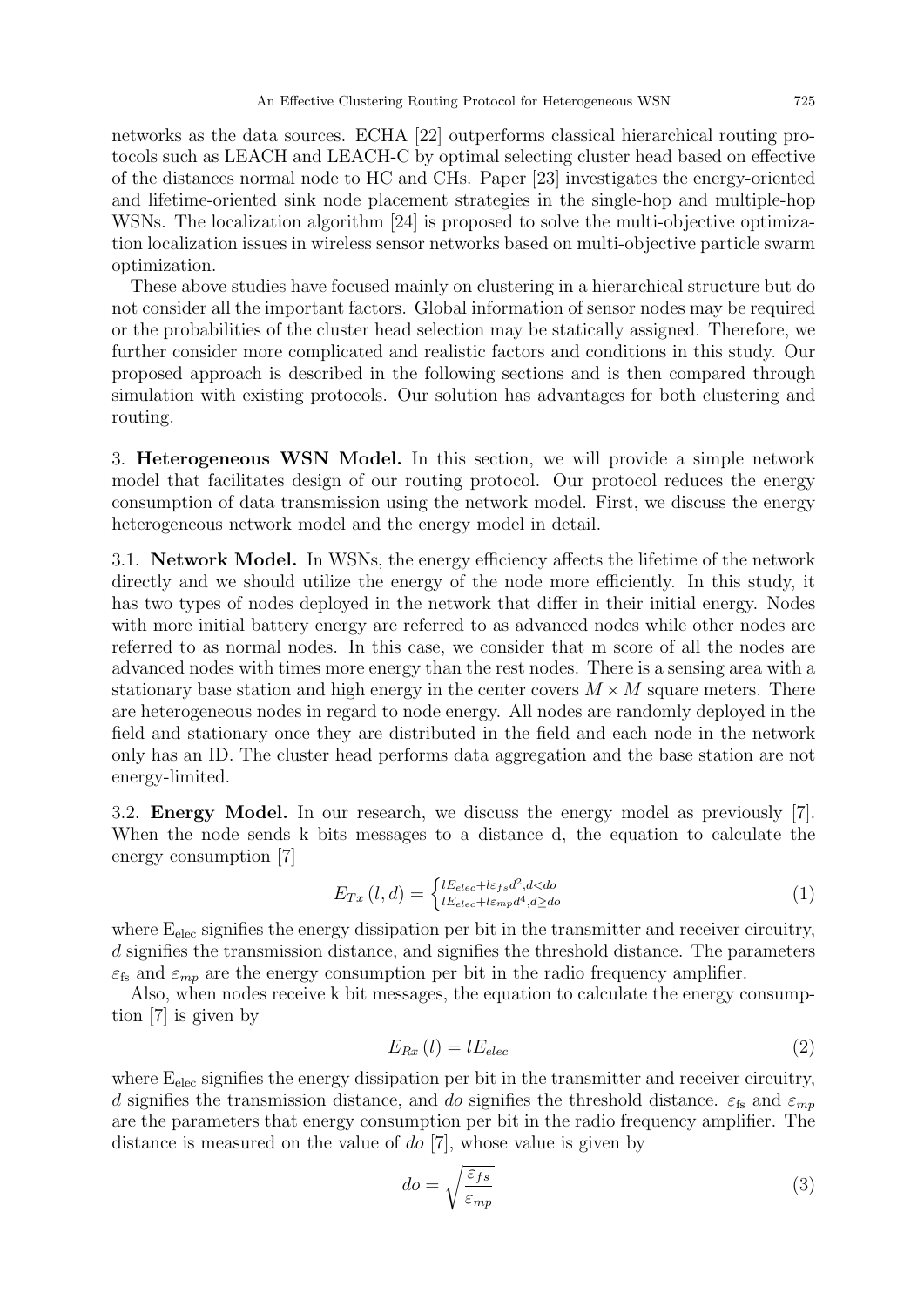726 L, Q. Zhao and N. Chen

The energy dissipation for data aggregation is given by

$$
E_{DA}(l) = lE_{DA} \tag{4}
$$

As depicted in [8], the detailed calculation of energy consumption for one cluster

$$
E_{CH} = \left(\frac{n}{k} - 1\right)l * E_{elec} + \frac{n}{k}l * E_{DA} + l * E_{elec} + l * \varepsilon_{fs} * d_{toBS}^2
$$
\n
$$
\tag{5}
$$

$$
E_{nonCH} = l * E_{elec} + l * \varepsilon_{fs} * d_{toCH}^2 \tag{6}
$$

$$
E_{cluster} = E_{CH} + \frac{n}{k} E_{nonCH}
$$
\n(7)

where  $E_{CH}$  signifies the energy consumption of cluster heads,  $E_{nonCH}$  signifies the energy consumption of a member node of the cluster, ksignifies the number of cluster heads,  $d_{toBS}$ signifies the average distance between the cluster head and the base station and  $d_{toCH}$ the average distance between the cluster head and the cluster member. We substituted Eqs.  $(5)$  and  $(6)$  into Eq.  $(7)$ . The total energy consumption in a round  $[8]$  can then be written as

$$
E_{total} = l \left( 2nE_{elec} + nE_{DA} + \varepsilon_{fs} \left( kd_{toBS}^2 + nd_{toCH}^2 \right) \right) \tag{8}
$$

Then, the optimal number of clusters [8] is given by

$$
k_{opt} = \frac{\sqrt{\varepsilon_{fs}}}{\sqrt{\varepsilon_{mp}}} \frac{\sqrt{n}}{\sqrt{2\pi}} \frac{M}{d_{toBS}^2}
$$
(9)

The optimal number of clusters plays an important role in network clustering. Therefore, we selected this to minimize energy consumption. Last, the probability of becoming a cluster head of every node [8] is given by

$$
p_{opt} = \frac{k_{opt}}{N} \tag{10}
$$

where N is the total number of nodes.

4. Heterogeneous WSN Model. In SEP, different weighted probabilities are assigned for normal nodes and advanced nodes to select cluster heads. The one for normal nodes [8] is given by

$$
p_{nrm} = \frac{p_{opt}}{1 + \alpha m} \tag{11}
$$

where m score of all the nodes are advanced nodes and these nodes are equipped with times more energy than normal nodes and  $p_{opt}$  is the probability of becoming a cluster head.

The one for advanced nodes [8] is given by

$$
p_{adv} = \frac{p_{opt}}{1 + \alpha m} * (1 + \alpha) \tag{12}
$$

The value of the following threshold is used by each node to determine if it can be a cluster head in the current round. The thresholds for normal and advanced nodes [8] are given by Eqs. (13) and (14), respectively

$$
T\left(S_{nrm}\right) = \begin{cases} \frac{p_{nrm}}{1 - p_{nrm} \cdot r \mod (1/p_{nrm})} i\in G'\\ 0, i \notin G' \end{cases} \tag{13}
$$

$$
T\left(S_{adv}\right) = \begin{cases} \frac{p_{adv}}{1 - p_{adv} * r \mod (1/p_{adv})} i \in G\\ 0, i \notin G \end{cases} \tag{14}
$$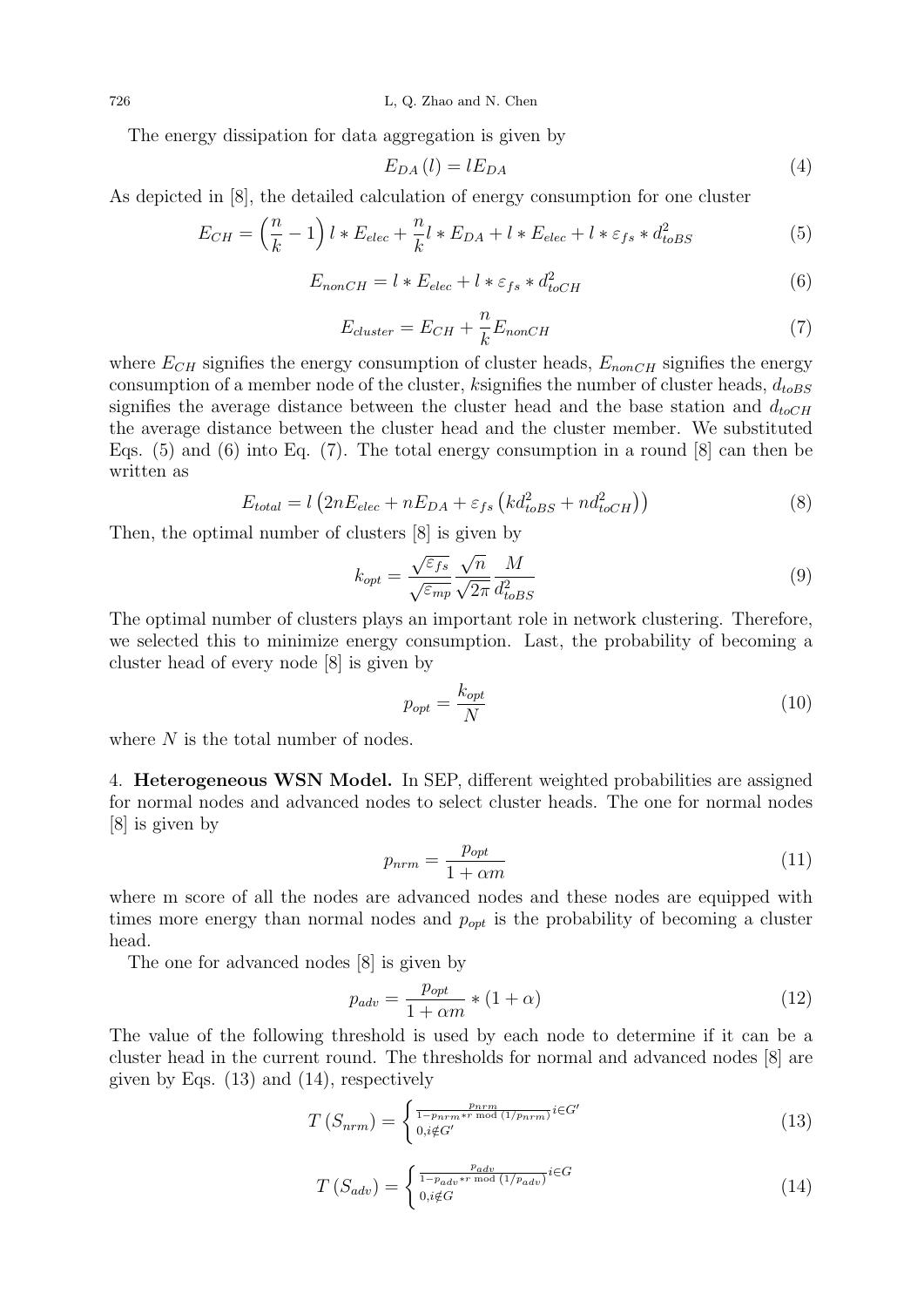where r is the current round and  $G'$  and  $G''$  are the set of normal nodes and advanced nodes that were not selected as cluster heads in the last  $1/p_{nrm}$  and  $1/p_{adv}$  round, respectively. However, the SEP does not consider the possibility that a normal node may have more energy than an advanced node after few rounds. A variant of SEP, M-SEP [15] incorporates multilevel power transmission to improve the efficiency of the protocol. However, for selecting cluster heads, M-SEP has the same drawback as SEP. Therefore, we developed an improved algorithm that is an improved version of SEP and considers energy levels of nodes to reduce unnecessary energy consumption and extend the lifetime of a heterogeneous wireless sensor network. In this section, the operation of the improved algorithm continues with rounds. Each round is divided into two phases, the setup phase and the data transmission phase.

4.1. Setup Phase. Initially, we deployed the nodes randomly in the target area. Next, we adopted a clustering method for energy efficient network operation. In our clustering approach, the cluster head selection is of key importance as improper selection can drastically affect the energy efficiency of the network. The cluster head selection must be optimized to efficiently transmit data message to the sink. Unlike cluster head selection in SEP in which only the advanced nodes are responsible for clustering, in our routing protocol, normal nodes always transmit data message to the sink directly. This is because the cluster head requires much more energy for clustering approach in routing data. We have considered threshold levels as the parameters. Each advanced node generates a random digital between 0 and 1, and if the generated digital is less than the threshold value, that node will become a cluster head. To increase the probability that a residual energy node will be cluster head, the algorithm adjusts the value of the threshold in which the specific value of remaining energy of the node to the initial energy of the node and optimal number of clusters are added. Therefore, the new threshold for advanced nodes is set as

$$
T\left(S_{adv}\right) = \begin{cases} \frac{p_{adv}}{1 - p_{adv} * r \mod (1/p_{adv})} * \frac{E_i * k_{opt}}{E_o} i \notin G\\ 0, i \notin G \end{cases} \tag{15}
$$

Where  $G$  is the set of advanced nodes that were not selected as a cluster head in the last  $1/p_{nrm}$  and  $1/p_{adv}$  round respectively,  $E_i$  is the residual energy of any node,  $E_o$  is the initial energy of the node, and  $k_{opt}$  is the optimal number of cluster heads. In the new threshold, nodes with more initial energy and residual energy have increased election probability in cluster head election. Therefore the proposed protocol has better control over energy consumption and also improves lifetime of the WSN, determined by the ratio of the current energy to the initial energy of the nodes. Finally, the cluster head establishes TDMA schedule. Then the cluster head sends this schedule to the members of the cluster. In order to reduce the energy consumption between members of the clusters and the base station, we used the Pythagorean theorem for path selection. It uses a heuristic function to make this decision and the heuristic function is given by

$$
d(i, BS)^2 = d(i, CH_j)^2 + d(CH_j, BS)^2
$$
\n(16)

Where  $d(i, BS)$  is the distance between node and the base station,  $d(i, CH<sub>i</sub>)$  is the distance between node *i* and cluster head  $CH_j$ , and  $d(CH_j, BS)$  is the distance between cluster head  $CH<sub>j</sub>$  and the base station. The member nodes select a path with minimal energy consumption to join the cluster through the heuristic function.

4.2. Data Transmission Phase. After the setup phase was the steady phase, in which data was transmitted from the nodes to the base station, and the data collection process for all the nodes operated in rounds. There were two kinds of communication between advanced nodes and normal node: multi-hop communication and single-hop communication.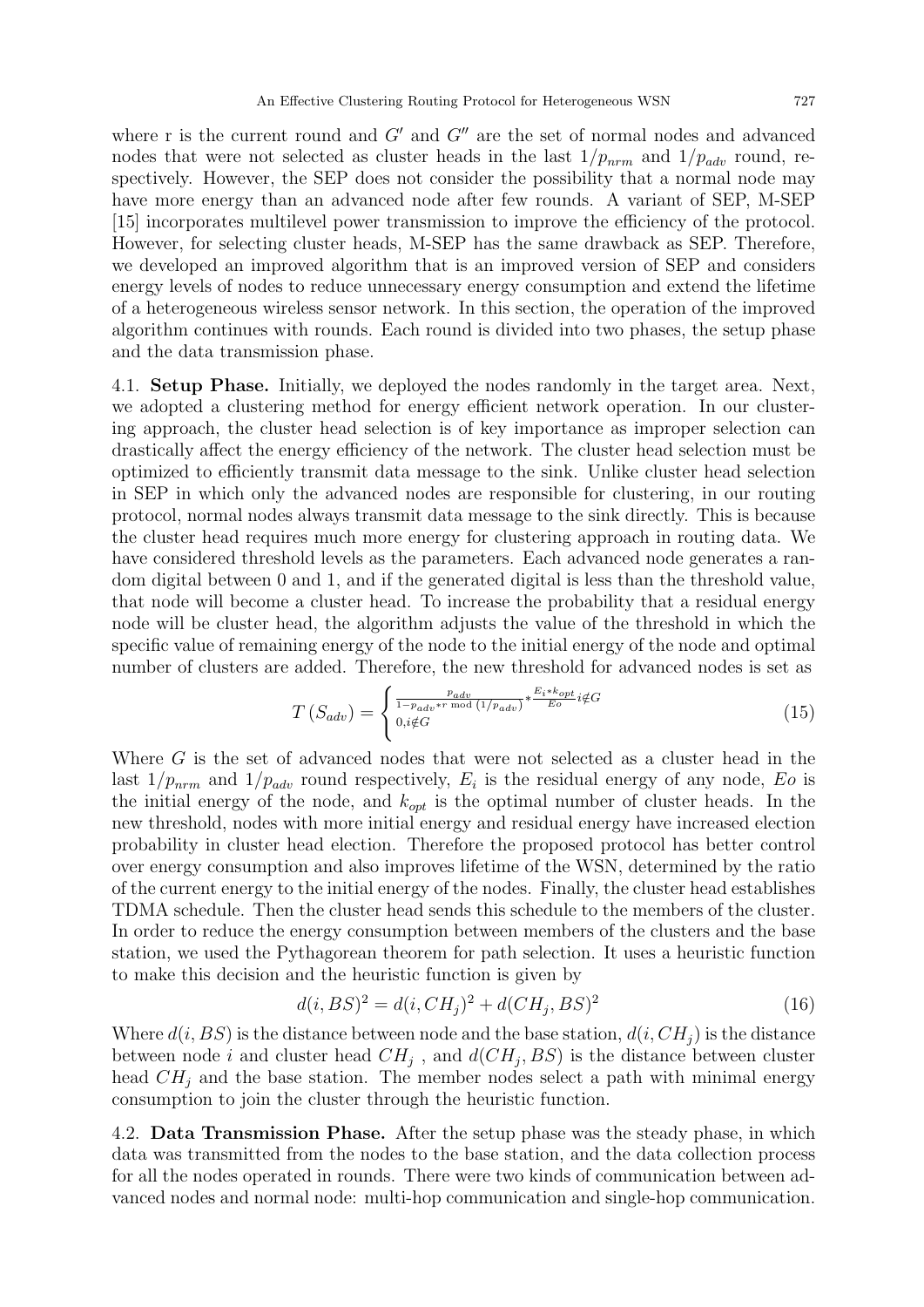Multi-hop communication for the advanced nodes operated with the different clusters of the network, which were elected in the setup phase. The member nodes of clusters transmitted data to the cluster head based TDMA slot. Then, each cluster head received the data message, aggregated it and forwarded it to the sink node. In contrast, the normal nodes always send packets to the sink node directly. Therefore, the energy consumption for the normal nodes will be reduced and balanced based on routing rules. After data transmission is finished in a round, the new cluster head selection will be initiated in the next round.

4.3. Algorithm. The algorithm of the improved protocol is divided into two modules namely: Setup(), Data Transmission().

1:Initialize WSNs characteristics

2:Define heterogeneous characteristic of proposed protocol

3:Deploy sensor nodes in the network field

4:Setup() function is checking the nodes for cluster heads selection

STEP 1:check node i is advanced

STEP 2:calculate the value of the threshold

STEP 3: if node  $i <$  threshold, then node i is selected as CH

STEP 4:CH broadcasts the success message

STEP 5:other nodes join the CH using the Pythagorean theorem

Data Transmission() function is selecting the proper routing path

STEP 1:if node i is normal, then send data packets to the sink node directly

STEP 2:if node i belongs to a cluster, then send data packets to the CH and CH send data packets

to the base station

5:END

5. Simulations and discussions. In stable election protocol, the selection of cluster head node did not consider the residual energy of node and the selected cluster head send data to based station directly. This caused that some nodes with lower energy were used as cluster head to make it die early. To address the problem of improper cluster head selection, the proposed algorithm selects nodes which have more initial energy and residual energy as cluster heads to balance energy depletion and the ratio of residual energy and the initial energy is leveraged in the threshold. In addition, Pythagorean Theorem is adopted to find the appropriate routing of the network. The new algorithm set up a low cost routing mechanism between the cluster head and the base station to conserve much energy. Therefore, the new protocol verifies that it is actually useful for some of the WSN issues and it is possible to compare this work with other papers proposed more recently.

To test the performance of proposed method, in our simulations, we assumed that 10 percent of sensor nodes were advanced nodes, which have double energy than normal nodes, and we deployed these 100 nodes in a square meter region where the sink node was located at the center of the sensing area. We initialized  $p_{opt}$  to 0.1. The initialized energy of the normal node was 0.5 Joules and the initialized energy of the advanced node was 1 Joules. We simulated the new protocol using MATLAB. The parameters under in our simulations are given in Table 1.Next, we discuss the performance of our protocol compared with SEP and M-SEP for stability period, network lifetime, throughput, energy dissipation, and residual energy.

Figure 1 displays the quantity of alive nodes in each round in the network. We observe from the figure that even after 2000 rounds, the quantity of alive nodes using the new protocol was higher as compared to that of other protocols. The time space between the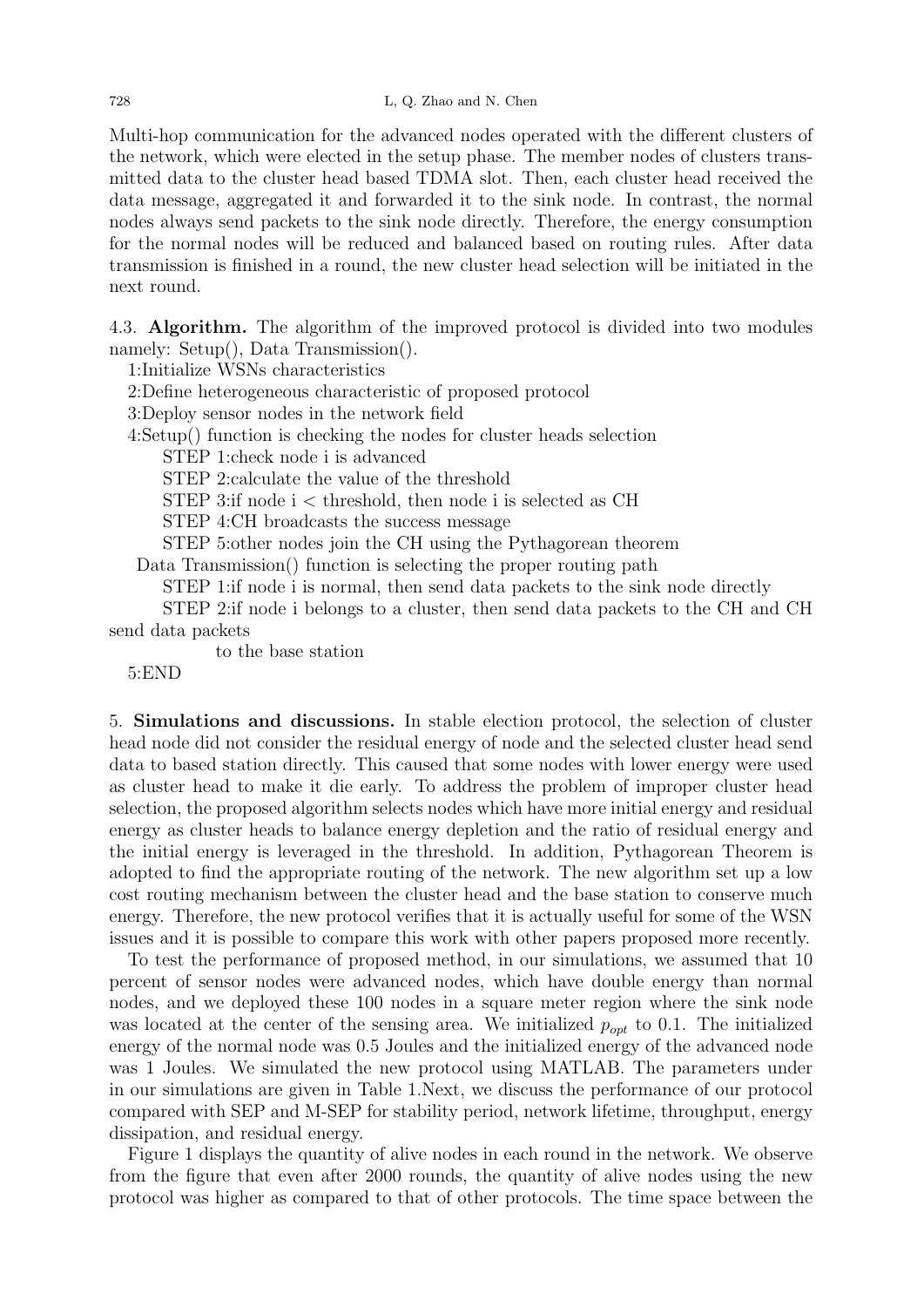| Parameters                   | Values                                          |
|------------------------------|-------------------------------------------------|
| do                           | 87 <sub>m</sub>                                 |
| $\varepsilon_{\rm fs}$       | $10pJ/bit/m^2$                                  |
| $\varepsilon_{\rm mp}$       | $\sqrt{0.0013 \text{pJ}/\text{bit}/\text{m}^4}$ |
| $\mathrm{E}_{\mathrm{elec}}$ | 50nJ/bit                                        |
| $E_{DA}$                     | 5nJ/bit                                         |
|                              | 4000                                            |

Table 1. Simulation parameters

beginning of the operation and the last sensor nodes death is called the network lifetime. As observed, the network life time is highly improved in regard to existence of alive nodes for more amount of rounds as shown in the Figure 3. And this is due to the energy balanced in the network in a better way. We can also conclude that the number of dead nodes using the new protocol was lower than that of other protocols per round. Meanwhile it was noticed that existent nodes were not dead even after 2500 rounds in the proposed protocol while most nodes were almost dead in SEP, M-SEP. This enhancement is due to the difference in the mechanism of cluster head selection and routing of the sensed data. The improved protocol accounts fully the energy value of heterogeneous nodes and normal nodes regarding their less energy than advanced nodes in cluster head selection. So, normal nodes are located next to the base station so that it can send the base station data directly to conserve much more energy instead of forming the clusters. The other algorithms perform poorly because all the nodes participate in cluster head selection and thus lead to more energy waste. Thus, we can conclude that the proposed protocol is able to use as much energy of nodes as possible and prolongs the lifetime of network successfully.

Figure 2 shows the quantity of dead nodes per round in the network. We observe from Figure 2 that the amount of dead nodes using the new protocol was lower than that for the other protocols per round. The time interval between the beginning of the operation and the last sensor nodes death is called the network lifetime. The existent nodes were not dead even after 2500 rounds of the proposed protocol, but most nodes were dead in SEP and M-SEP. Based on this, we concluded that the proposed protocol could lengthen the network lifetime. The improved clustering technique decreased the number of clusters and shortened the distance for data forwarding, resulting in less consumption of the energy for the sensor nodes. In addition, the shortened distance is also beneficial to data transmission [25-26]. When it takes a longer time for the first node to die, there is an increase in the network lifetime.

Figure 3 displays the quantity of packets send to the base station with respect to the number of rounds. It is easily found from the Figure 3 that it is very efficient for the proposed protocol in successful data delivery. The proposed protocol also has more amounts of packets delivered to the base station compared to SEP and M-SEP. It means that the proposed protocol ensures a proper allocation of cluster head and cluster heads in more rounds. These cluster heads will deliver packets to the base station hence throughput increases. As the network lifetime is increasing, the quantity of packets that received by the sink node also increases correspondingly.

Figure 4 displays the energy consumption of the network with respect to the number of rounds. It is worth noticing that the energy consumption during the protocol operation was quite lower than that of other protocols. Meanwhile, we can know that the residual energy of the proposed protocol was higher in the network with respect to the number of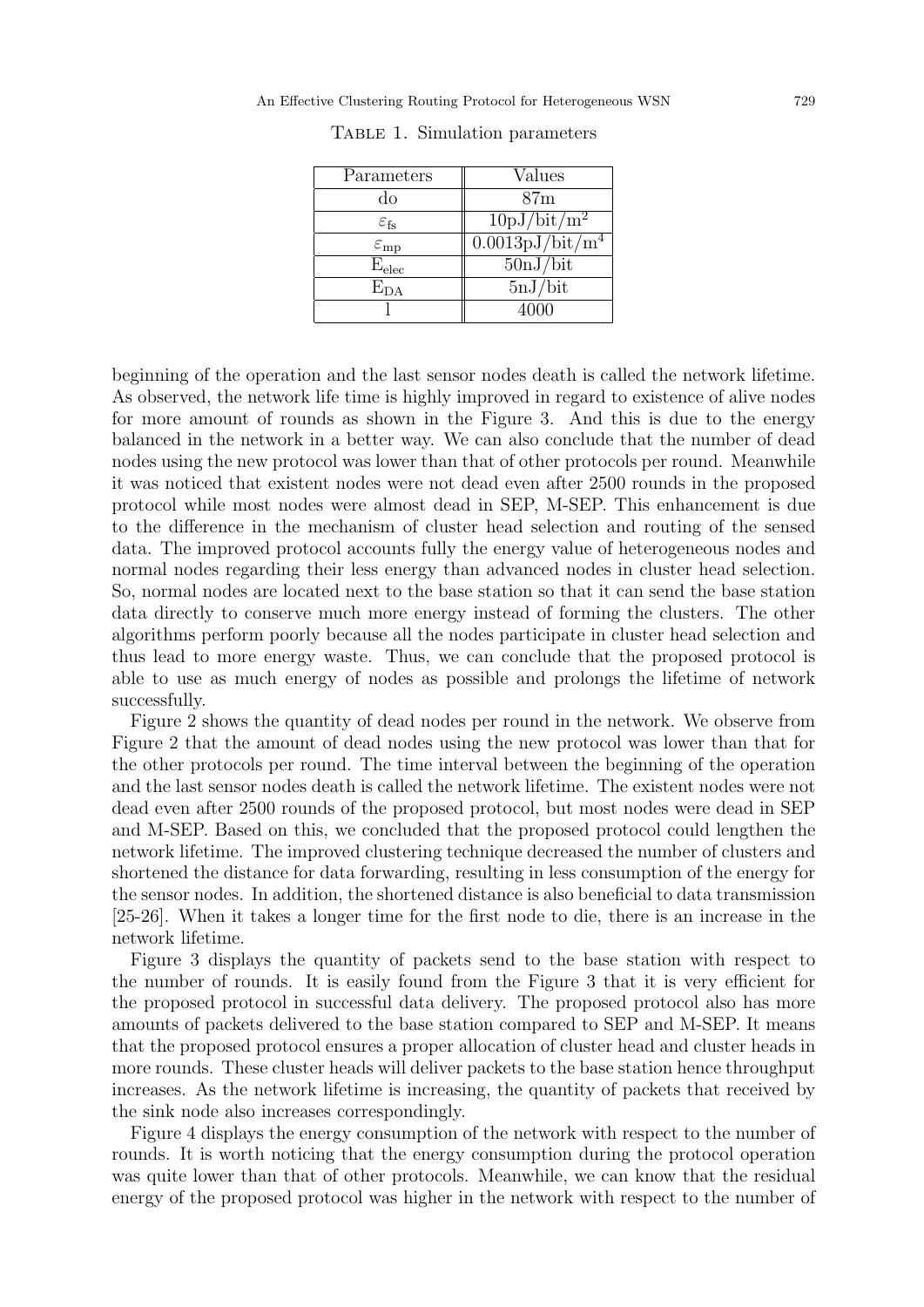

FIGURE 1. Alive nodes with increasing number of rounds



FIGURE 2. Dead nodes with increasing number of rounds

rounds. Furthermore, we also observe that the rate of energy consumption in the case of the proposed protocol was much slower than in SEP, M-SEP. This is the reason that the optimal cluster head selection conserved much of the energy, together with the appropriate routing path for the protocol. Thus, the residual energy of the network performed better using our new protocol than did SEP and M-SEP, as shown in Figure 5. Therefore, we conclude that the proposed protocol conserves energy and lengthens the network lifetime.

We show the first alive nodes death time in Table 2. Three different algorithms were compared in terms of the time that the first death node appeared. From the Table 2, we can see that the first death time of the proposed algorithm was 1224 rounds, which was much longer than that of other algorithms, in which it was 1035, and 1108 respectively. This improvement is achieved by the proposed protocol through an optimal cluster head selection. The time interval between the beginning of the operation and the first alive nodes death is called the stability period. Thus, we can see that the network stability period using the proposed protocol is much longer than that of SEP, M-SEP. In SEP and M-SEP, the low energy nodes selected as cluster heads bring to the stability period to an end quickly. Thus, the proposed protocol is helpful in extending the network lifetime.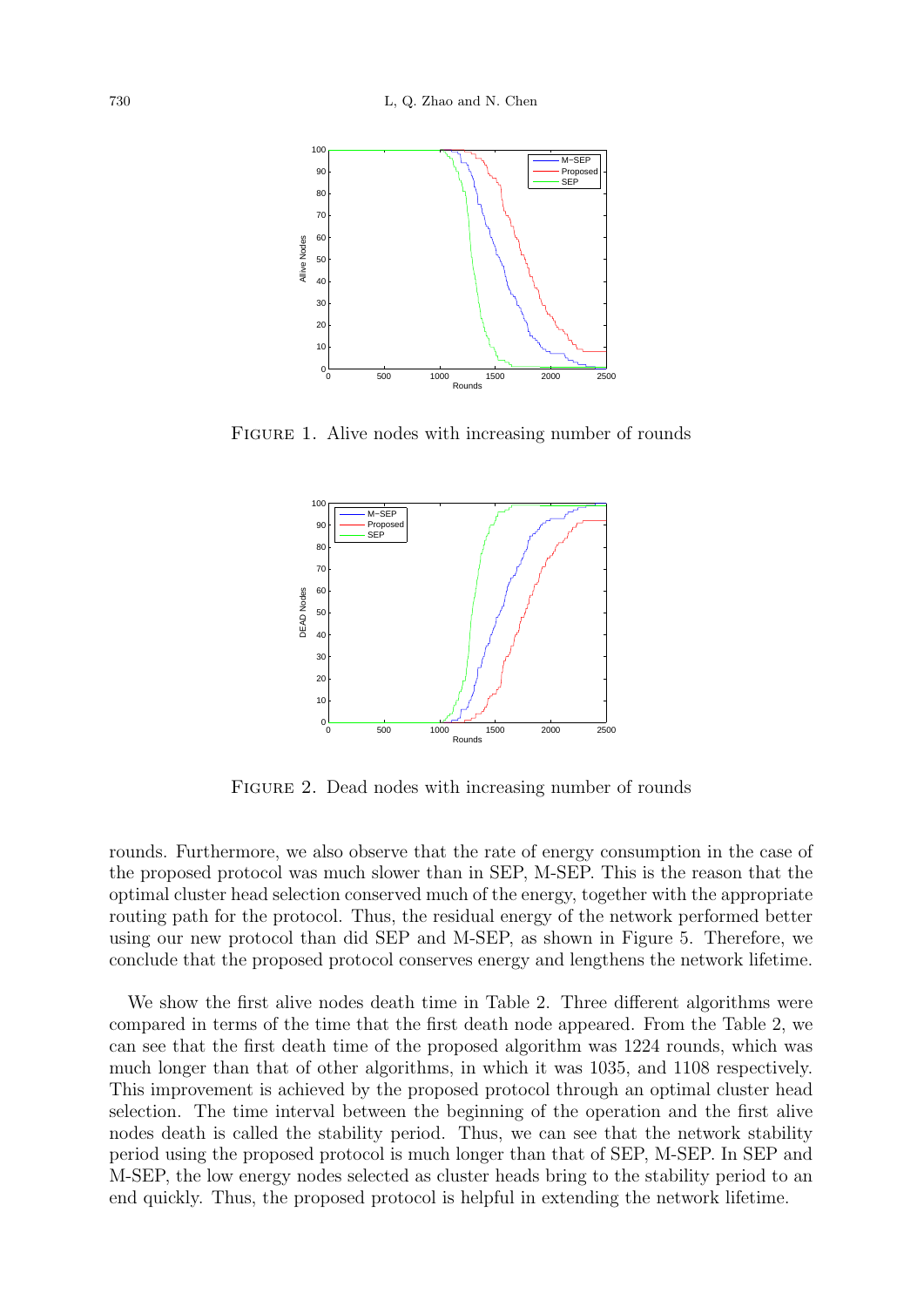

FIGURE 3. Throughput



Figure 4. Energy Consumption



Figure 5. Residual Energy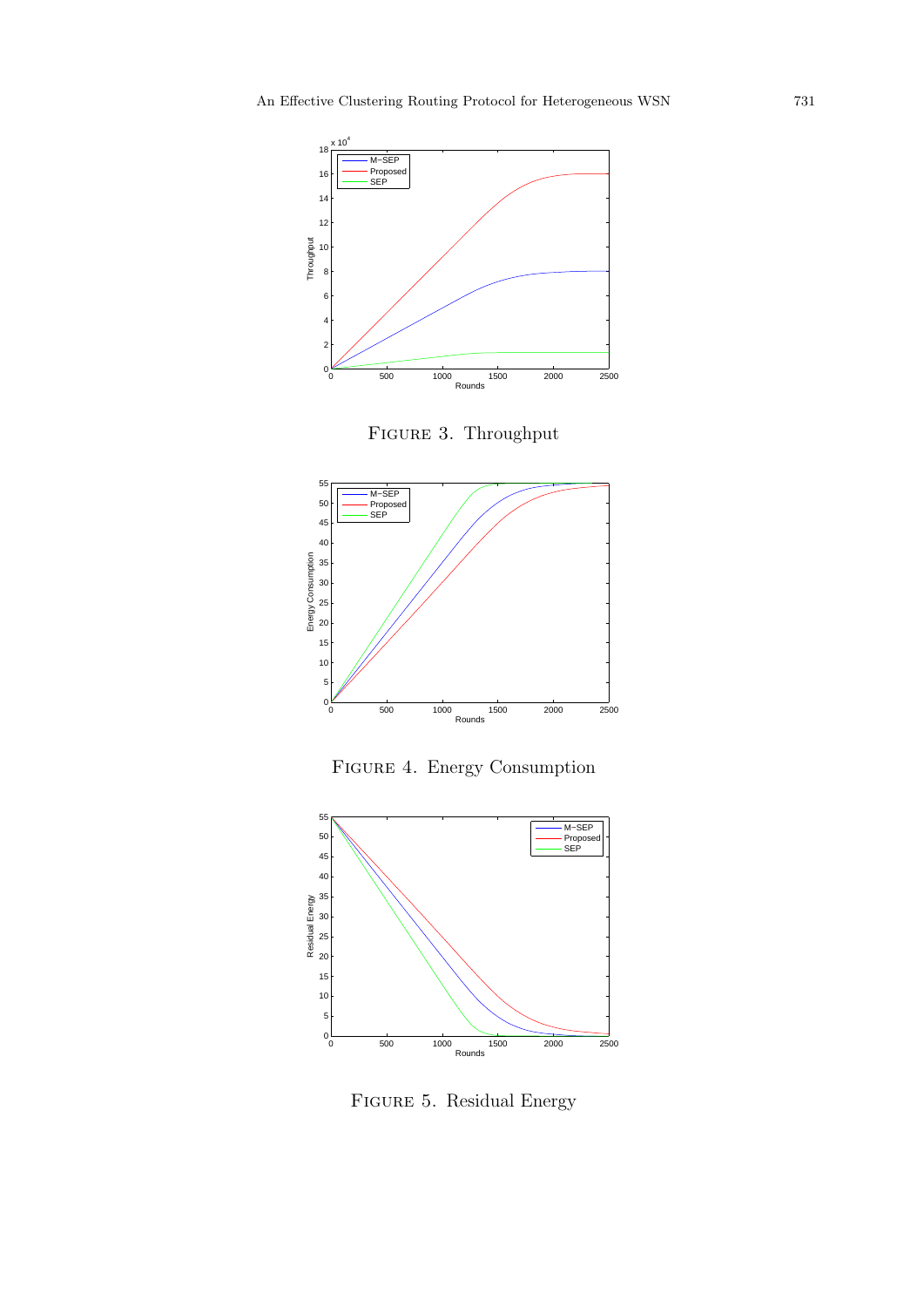| Algorithms | Rounds that the first death node appears |
|------------|------------------------------------------|
| <b>SEP</b> | 1035                                     |
| M-SEP      | 1108                                     |
| Proposed   | 1224                                     |

Table 2. Rounds that the first death node appears

6. Conclusions. An effective protocol in this paper is designed for a two rank energy heterogeneous wireless sensor network to cut down energy consumption and prolong the entire network lifetime. To solve the problem of improper cluster head selection, we adjust the threshold to select the nodes which have higher initial energy and residual energy as cluster heads. Additionally, we select the path which consumes minimum energy as the optimal routing path to further reduce energy consumption. Extensive simulations have been conducted and the simulation results verify that the proposed protocol shows a better stability period and longer network lifetime in comparison of the current protocols. Our future work mainly focuses on solving the energy-hole problems where nodes which are close to a static cluster head degrade rapidly. Firstly, cluster head mobility is one of the methods to address this problem. In addition, routing protocols which enable mobile routings are also our research direction. Those two future research directions would be beneficial to the design and implementation of heterogeneous wireless sensor networks.

## **REFERENCES**

- [1] K. Vijayan , A. Raaza, A Novel Cluster Arrangement Energy Efficient Routing Protocol for Wireless Sensor Networks, Indian Journal of Science and Technology,vol.9, no.2, pp.1–9, 2016.
- [2] S. Tanwar, N. Kumar, and J. C. Rodrigues, A systematic review on heterogeneous routing protocols for wireless sensor network, Journal of network and computer applications, vol.53, pp.39–56, 2015.
- [3] M. Hammoudeh, R. Newman, Adaptive routing in wireless sensor networks: QoS optimisation for enhanced application performance, Digital Signal Process, vol.22, no.71, pp.3–15, 2015.
- [4] N.Javaid, M. B.Rasheed, M.Imran, M.Guizani, Z. A,Khan, and M. Ilahi, An energy-efficient distributed clustering algorithm for heterogeneous WSNs, EURASIP Journal on Wireless Communications and Networking, vol.2015, no.1, pp.1–11, 2015.
- [5] S. Tyagi, and N.Kumar, A systematic review on clustering and routing techniques based upon LEACH protocol for wireless sensor networks, Journal of Network and Computer Application, vol.36, no.2, pp.623–645, 2013.
- [6] G.Wang, Y. Zhao, J. Huang, Q. Duan, and J. Li, A K-means-based Network Partition Algorithm for Controller Placement in Software Defined Network, 2016 International Conference on Communications, Kuala Lumpur, pp.1–6, 2016.
- [7] W. B.Heinzelman,A. P. Chandrakasan, and H.Balakrishnan, An application-specific protocol architecture for wireless microsensor networks, IEEE Transactions on Wireless Communications, vol.1, no.4, pp.660–670, 2002.
- [8] G.Smaragdakis, I. Matta, and A. Bestavros, SEP: A stable election protocol for clustered heterogeneous wireless sensor networks, Second international workshop on sensor and actor network protocols and applications 2004: International Workshop on Sensor and Actor Network Protocol and Applications, SPANPA, pp.1–11, 2004.
- [9] L.Qing, Q. Zhu, and M. Wang, Design of a distributed energy-efficient clustering algorithm for heterogeneous wireless sensor networks, *Computer communications*, vol. 29, no. 12, pp. 2230–2237, 2006.
- [10] D. Kumar, T. C Aseri, and R. B. Patel, EECDA energy efficient clustering and data aggregation protocol for heterogeneous wireless sensor networks, International Journal of Computers Communications Control, vol. 6, no. 1, pp. 113–124, 2011.
- [11] P. Azad, B. Singh, and V. Sharma, A novel clustering approach for extending the lifetime for wireless sensor networks, International Journal of Advances in Engineering and Technology, vol. 1, pp. 441– 446, 2011.